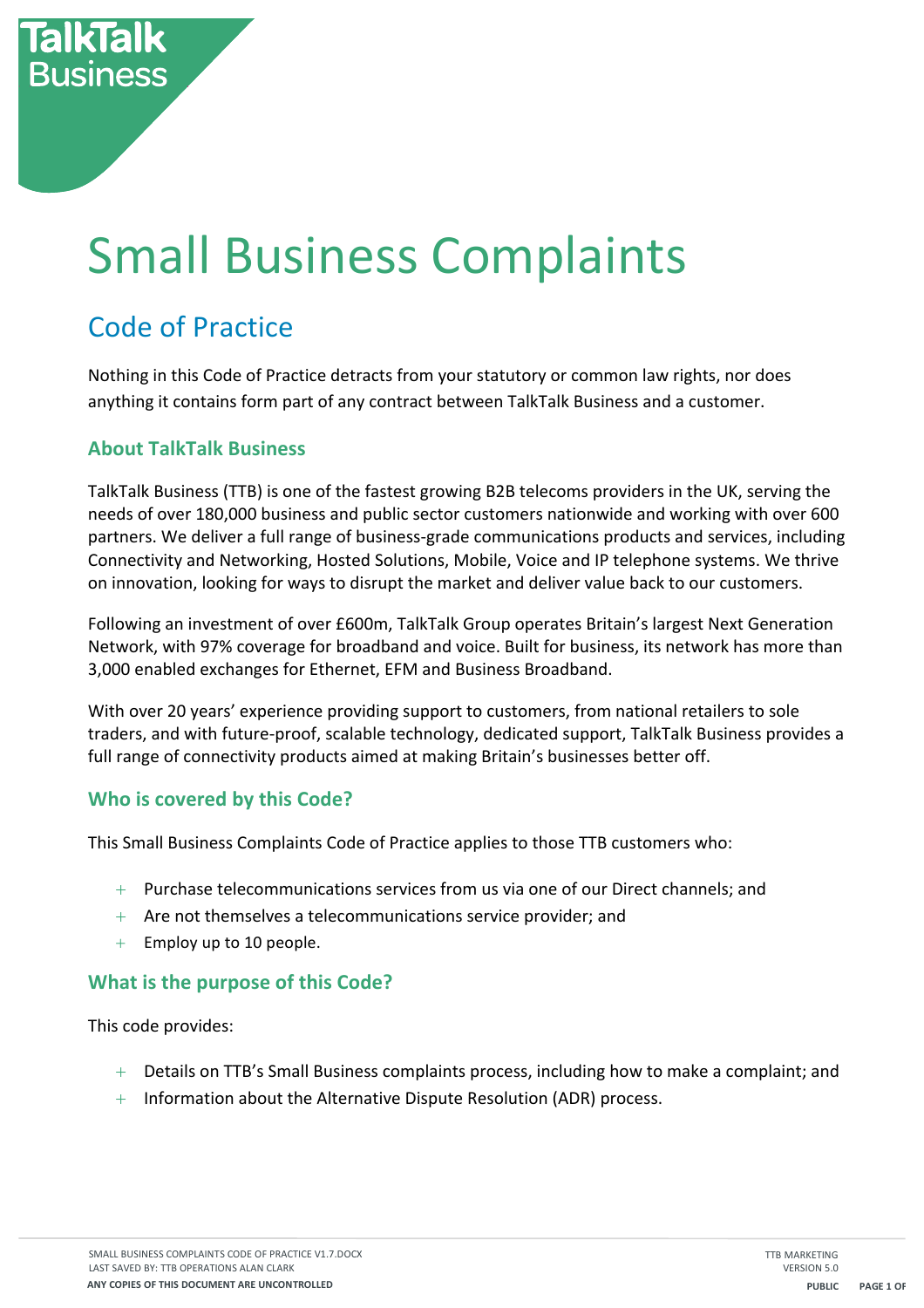

To make a complaint, please contact TTB Customer Services via one of the following methods:

**Email:** For all email enquiries please contact us at **customerservices@talktalkbusiness.co.uk** 

#### **Write to us at:**

**Business** 

TalkTalk Business

The Soapworks Ordsall Lane Salford Quays Manchester M5 3TT

**Phone:** To contact TTB Customer Services please call **0800 083 3003**. This is a Freephone number. Lines are open between 8am and 8pm 7 days a week. Calls are monitored and/or recorded for training and security purposes.

A customer service advisor will record the details of your complaint and agree a course of action with you. We aim to resolve all complaints in five working days, but due to the complex nature of some queries they may take longer to resolve than you expect.

If you are not happy with the response you receive at any point in the process, you may ask for the matter to be referred to a senior manager for further investigation.

In the event that your complaint is complex and remains unresolved after eight (8) weeks, you can request that a 'deadlock letter' be issued. This letter gives you the right to refer your case to CISAS (Centre for Effective Dispute Resolution)

In the rare event we are unable to resolve your complaint we will issue the 'deadlock letter' to inform you of this position which again, gives you the right to refer your case to CISAS.

If you receive a 'deadlock letter' under either of the above scenarios, you have six (6) months from the date of the letter should you decide to refer your case to CISAS.